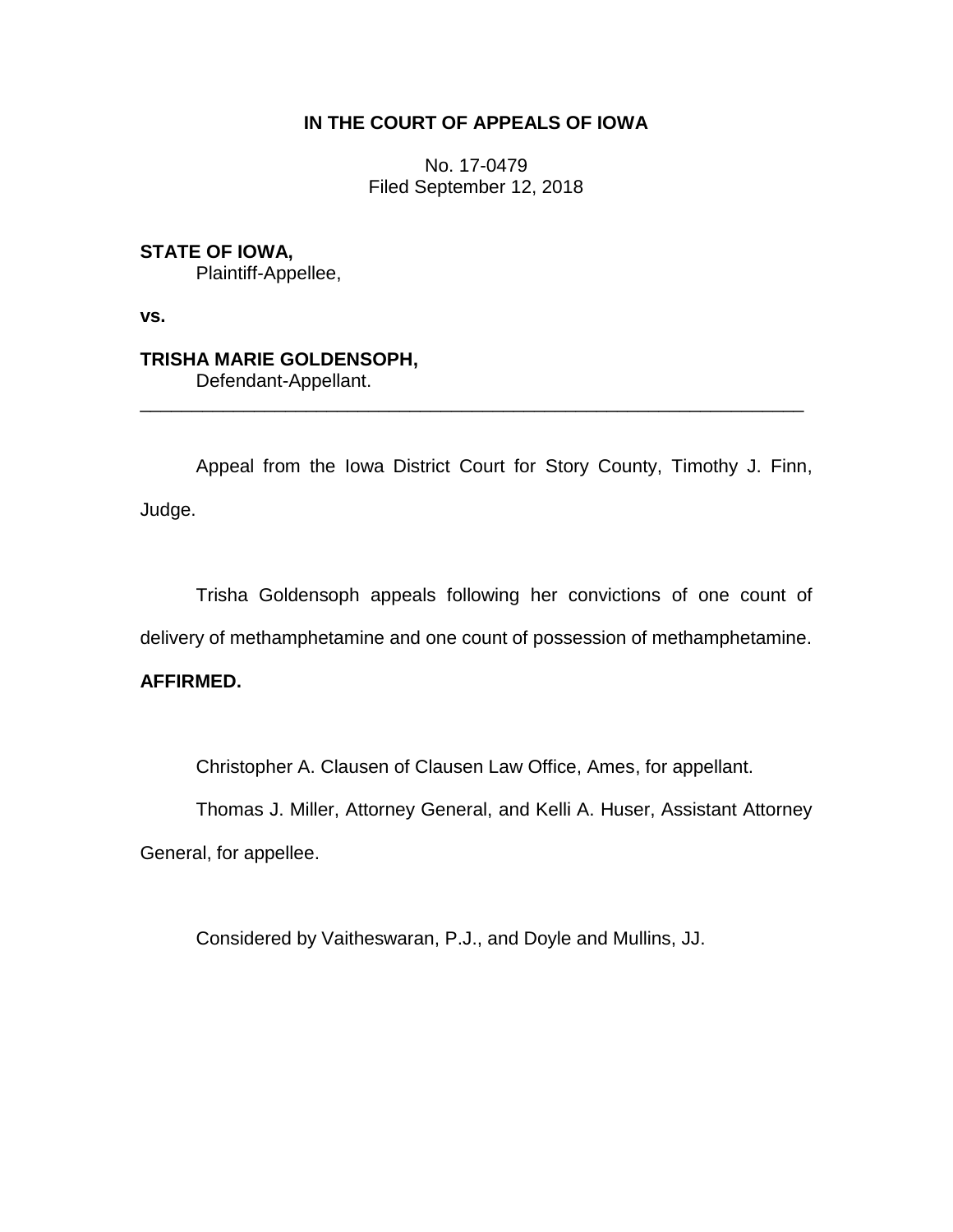#### **VAITHESWARAN, Presiding Judge.**

The Iowa State University Police Department used a confidential informant to make two controlled buys of methamphetamine. The State charged Trisha Marie Goldensoph with crimes arising from these transactions. A jury found her guilty of delivery of methamphetamine and possession of methamphetamine. *See* Iowa Code §§ 124.401(1)(c)(6); 124.401(4); 124.413 (2015). Goldensoph moved for a new trial. The district court denied the motion.

On appeal, Goldensoph challenges (1) the sufficiency of the evidence supporting the jury's findings of guilt and (2) the district court's denial of her motion for new trial premised on an allegation that "three jurors" were "sleeping" during trial.

## *I. Sufficiency of the Evidence*

The jury was instructed the State would have to prove the following elements of delivery of methamphetamine:

1. On or about the 2nd day of November, 2015, the defendant delivered methamphetamine.

2. The defendant knew that the substance she delivered was methamphetamine.

The jury was also instructed the State would have to prove the following elements

of possession of methamphetamine:

1. On or about the 2nd day of November, 2015, the defendant knowingly or intentionally possessed methamphetamine or aided and abetted another in possession of methamphetamine.

2. The defendant knew that the substance she possessed was methamphetamine.

Goldensoph argues "there is insufficient evidence to show the substances which

were introduced into evidence . . . were the substances which were recovered from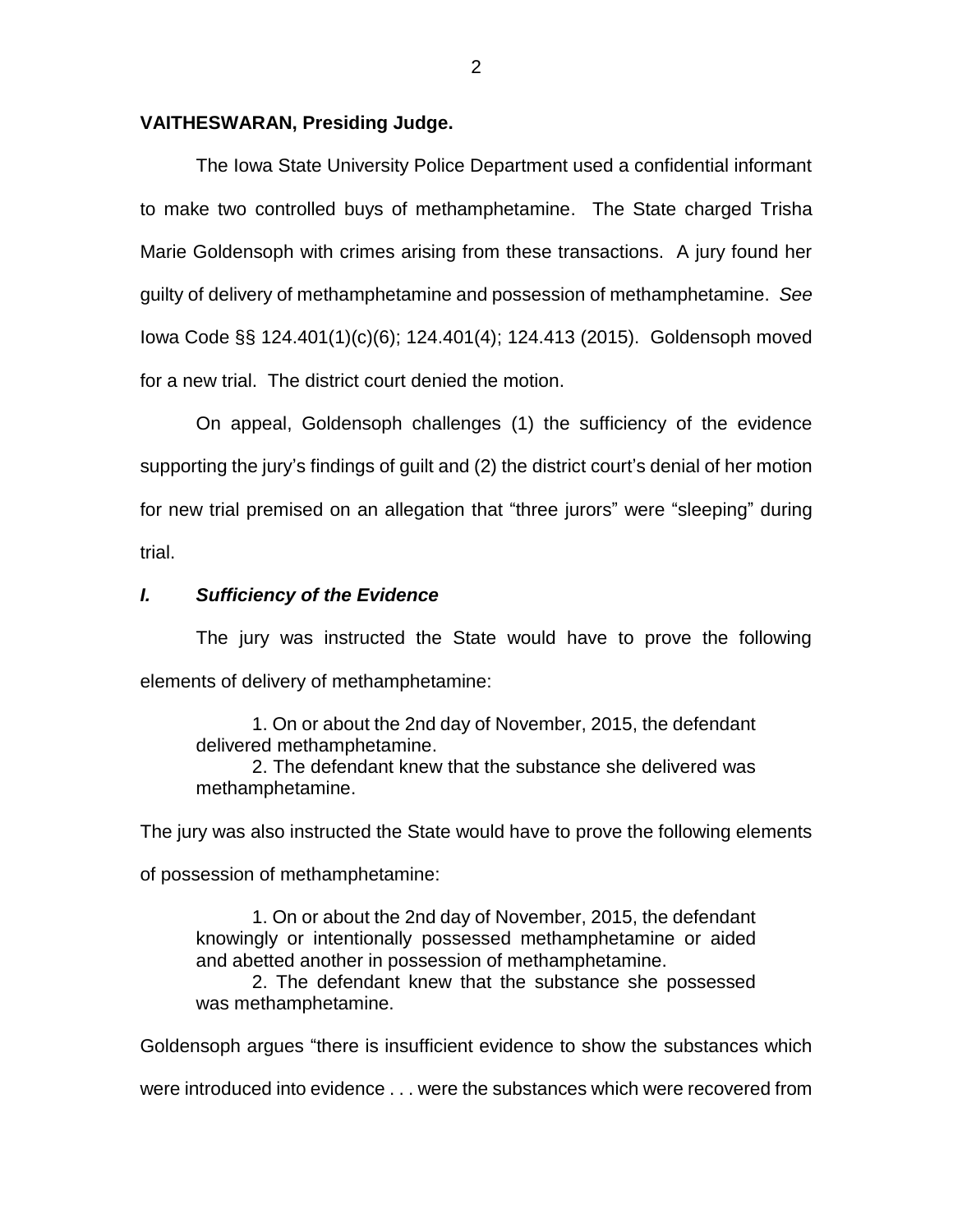the controlled buys." She relies on date and weight discrepancies in the State's evidence. Our review is for substantial evidence.<sup>1</sup> *See State v*. *Serrato*, 787 N.W.2d 462, 465 (Iowa 2010).

A reasonable juror could have found the following facts. An ISU police officer oversaw a controlled drug purchase on November 2, 2015. He testified the substance to be purchased was methamphetamine. He "searched the confidential informant, provided the confidential informant with the US currency [and a] recording device, and followed the informant to the parking lot where [he] observed the deal." Following the transaction, the informant turned over the drugs to the officer, who weighed it "in the packaging." The officer believed the weight was "2.4 grams or 2.6 grams." He marked the packet of methamphetamine with Goldensoph's name, the date of the purchase, and the case number.

The same ISU police officer supervised a second controlled buy the following day. Again, the substance to be purchased was methamphetamine. The same procedure was followed. The officer weighed a baggie of methamphetamine obtained in the transaction without removing the contents from its packaging. The officer testified the total weight was "probably between 1.5 and 1.6 grams." Again, he marked the bag with the date of the transaction—November 3, 2015—as well as the ISU police department case number. He identified Goldensoph as the person who delivered the methamphetamine.

 $\overline{a}$ 

3

 $1$  Goldensoph mentions the weight-of-the-evidence standard applicable to certain new trial motions, but we believe she is simply mounting a challenge to the sufficiency of the evidence.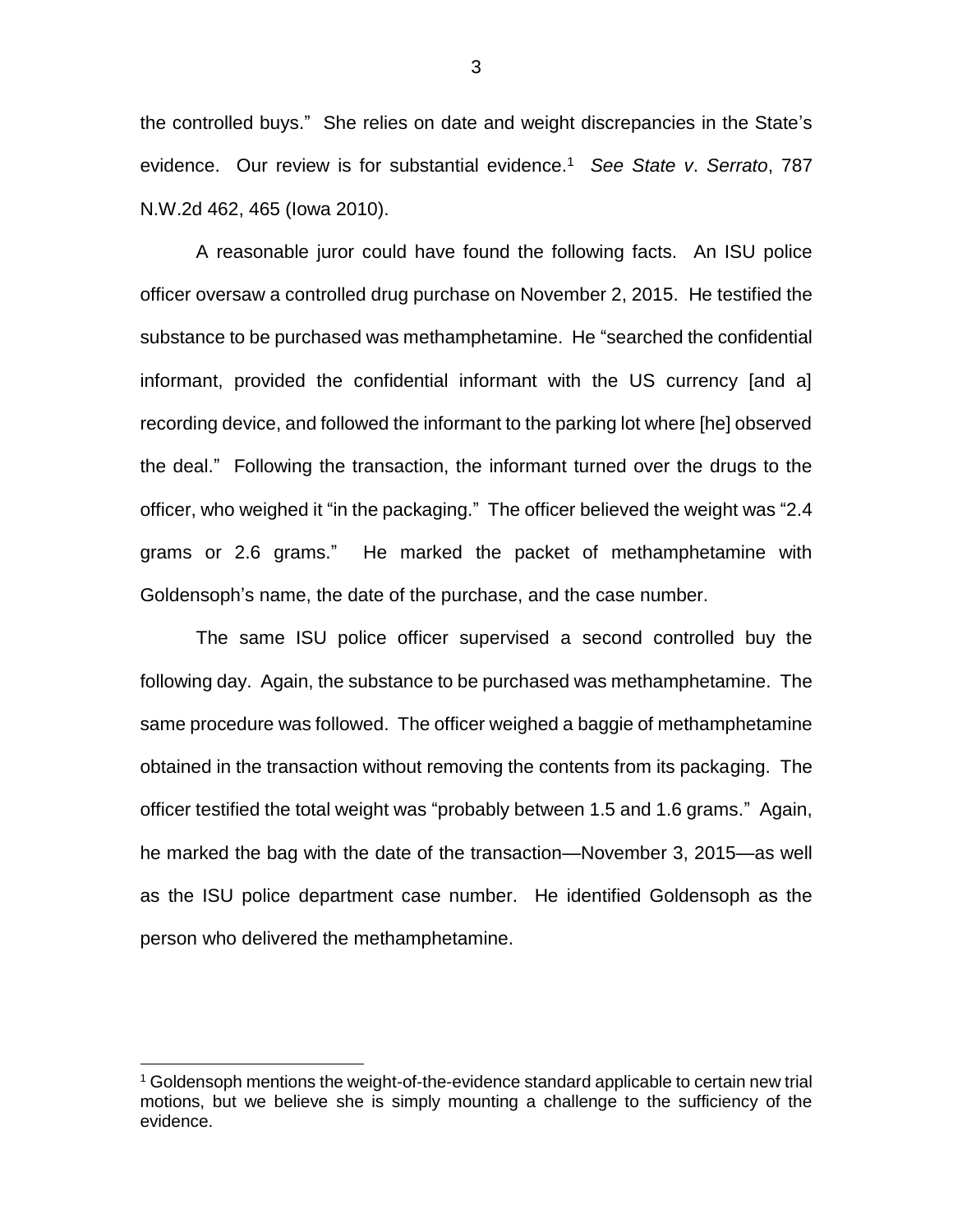A second officer with the ISU police department testified he took custody of the methamphetamine from both transactions and there was no conceivable way in which the evidence would have been tampered with once it reached the evidence locker. He acknowledged a laboratory receipt for the department of criminal investigation (DCI) showed an occurrence date of December 4, 2015, for the second transaction, which was inconsistent with the date on the second methamphetamine baggie. He also testified the net weight of the first sample was 1.75 grams and the net weight of the second sample was .97 grams. He confirmed the substances were methamphetamine.

A person in the vehicle with Goldensoph during the transaction on November 3, 2015, testified Goldensoph gave her methamphetamine to weigh out. Using a scale Goldensoph provided, she weighed out a "teener" of 1.65 or 1.75 grams. She put the teener in a bag and handed it to a person in the backseat of the vehicle.

This evidence amounts to substantial evidence in support of the jury's findings that Goldensoph delivered methamphetamine and possessed methamphetamine. The jury was free to make these findings notwithstanding the discrepancy in the offense dates for the second transaction. That discrepancy was explained by two DCI employees. One stated the offense date on the DCI receipt was input manually; another said the December 4, 2015 offense date may have been a typographical error. The jury could have credited their testimony and the testimony of the police officer who oversaw the transaction over the DCI laboratory receipt. *See State v*. *Nitcher*, 720 N.W.2d 547, 556 (Iowa 2006) ("Inherent in our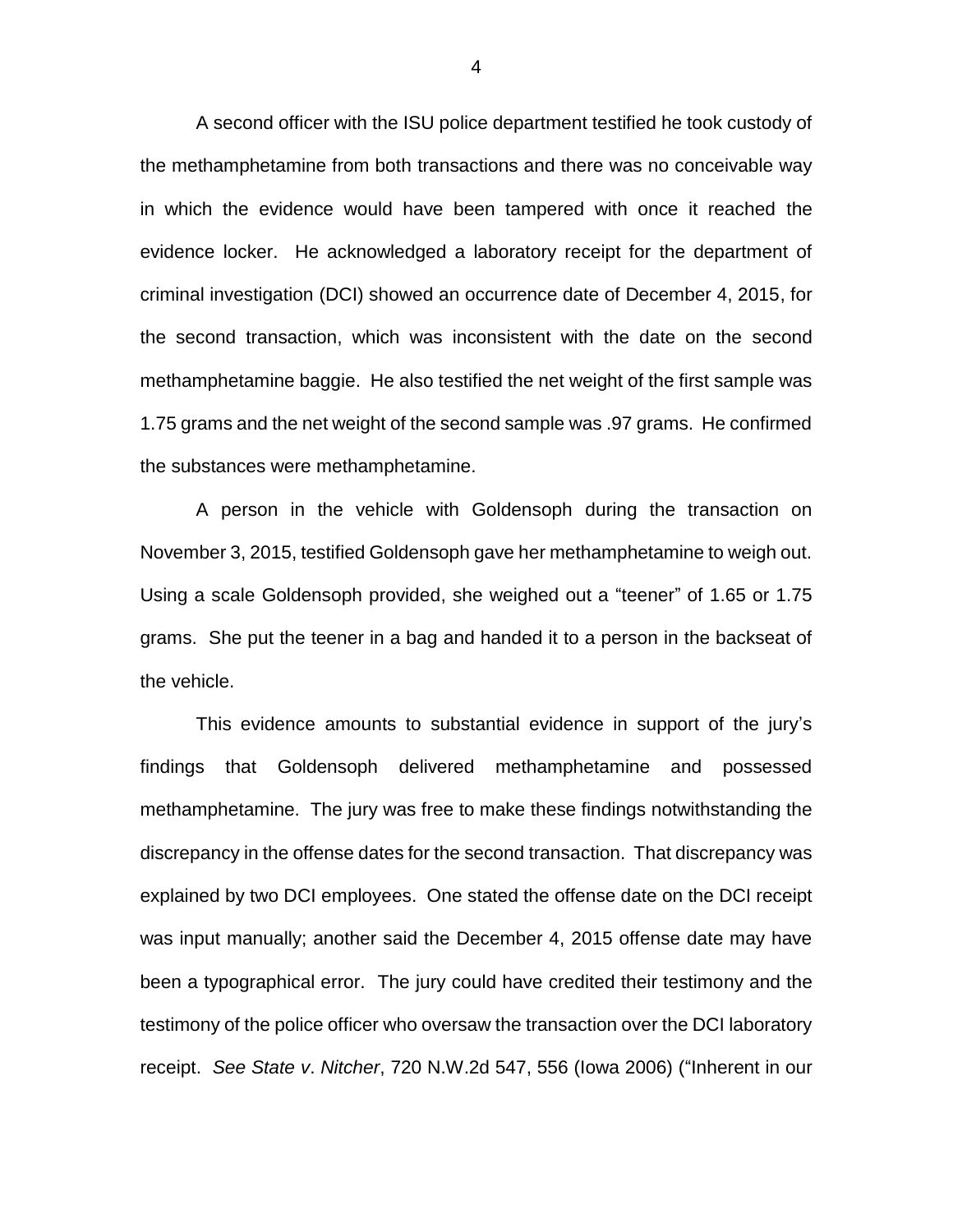standard of review of jury verdicts in criminal cases is the recognition that the jury was free to reject certain evidence, and credit other evidence." (citation omitted)).

As for the differing weights of the methamphetamine samples, the jury could have ascribed the heavier weights documented by the police department to the inclusion of packaging materials. And the jury could have questioned the accuracy of Goldensoph's scale used to weigh the methamphetamine in the second transaction relative to the weight documented on a DCI apparatus.

We affirm the jury findings of guilt for delivery of methamphetamine and possession of methamphetamine.

## *II. Motion for New Trial – Sleeping Jurors*

A friend of Goldensoph attended trial and, at the behest of Goldensoph, informed the court she observed three jurors sleeping during the presentation of evidence. Goldensoph asked the court to declare a mistrial. The district court separately questioned the twelve jurors and each denied sleeping. At that juncture, Goldensoph's attorney stated, "I'm not aware of any remedy that's available." The district court denied the mistrial motion.

Goldensoph reprised the issue in a motion for new trial. She acknowledged "[e]ach juror denied having slept" and "concede[d] she [could not] make a direct showing as to prejudice." Nonetheless, she asked the court "to hold that when a juror sleeps during trial, that prejudice can be presumed." The district court denied the motion.

On appeal, Goldensoph argues "failure to grant the mistrial was an abuse of discretion." On the one hand, she asserts "[n]o witness contradicted" the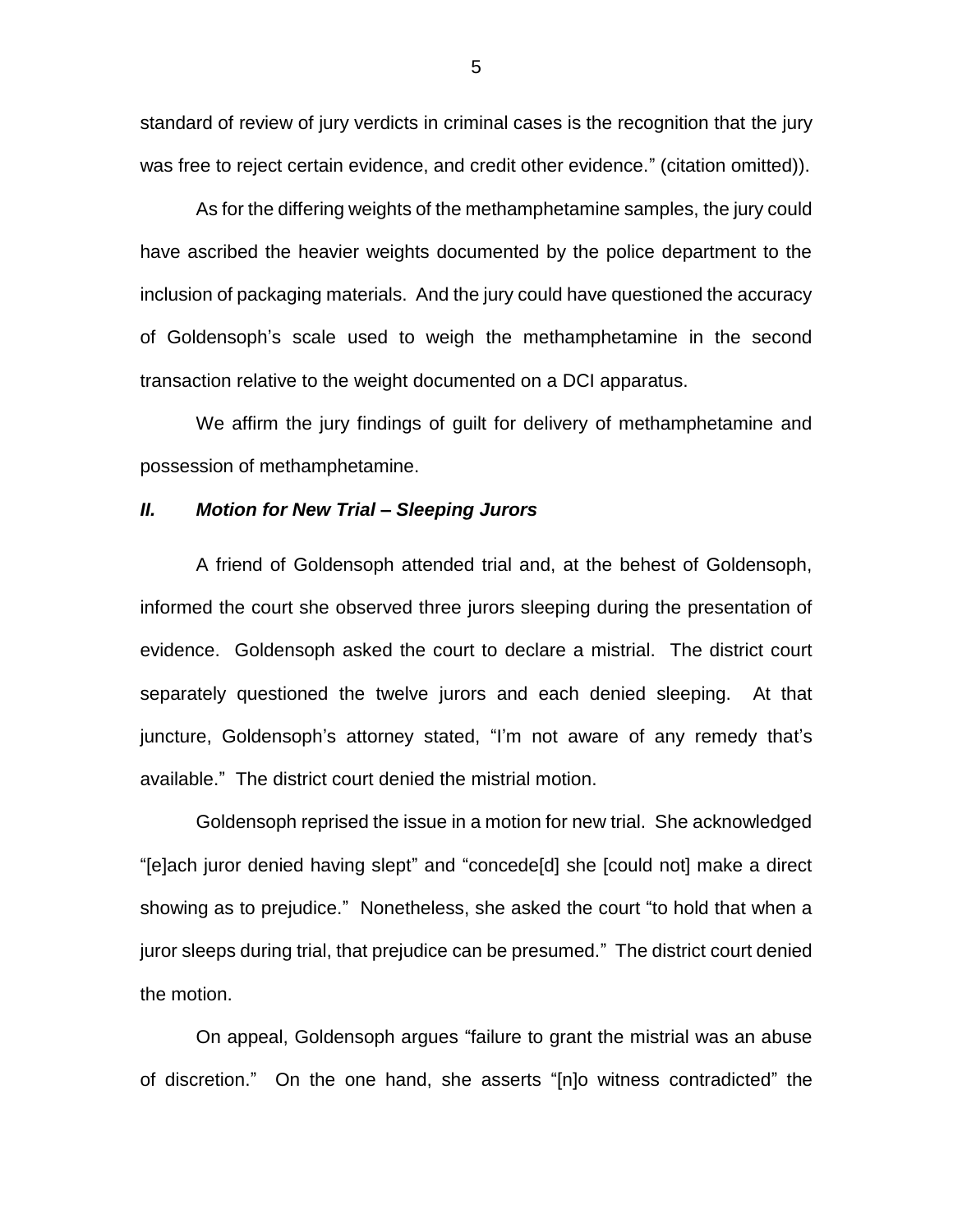testimony of her friend. On the other, she concedes "[e]ach juror denied sleeping." Her only argument in support of reversal is the "self-serving" nature of the juror statements and the fact that "one of the jurors who was accused of sleeping had left her glasses behind at the break."

Our review of a ruling on a new trial motion depends on the grounds asserted in the motion. *See Fly v*. *Blauvelt*, 818 N.W.2d 123, 128 (Iowa 2012). Goldensoph's new trial motion was premised on the district court's denial of her mistrial motion, which, in turn, was premised on her claim of juror misconduct in sleeping during trial. Our review is for an abuse of discretion. *See State v*. *Plain*, 898 N.W.2d 801, 811 (Iowa 2017) (stating we review denials of mistrial for an abuse of discretion); *State v*. *Webster*, 865 N.W.2d 223, 231 (Iowa 2015) ("We review a denial of a motion for a new trial based upon juror misconduct or juror bias for an abuse of discretion.").

We discern no abuse of discretion. The district court questioned each juror before denying the mistrial motion. Although the testimony may have been selfserving, the district court gave it credence, stating: "I interviewed the three people identified as the prospective jurors or who allegedly fell asleep. All of them denied falling asleep, all of them said that they were available or were listening to the evidence . . . ." *See Webster*, 865 N.W.2d at 238 ("Of course, the juror's testimony may be self-serving, but the district court found her testimony credible.").

We turn to Goldensoph's assertion that a juror left her glasses behind during a break. This assertion, even if true, is of little import in the juror misconduct analysis because the juror could have removed her glasses for any number of reasons other than to take a nap. *See*, *e*.*g*., *State v*. *Smith*, 193 N.W. 418, 422

6